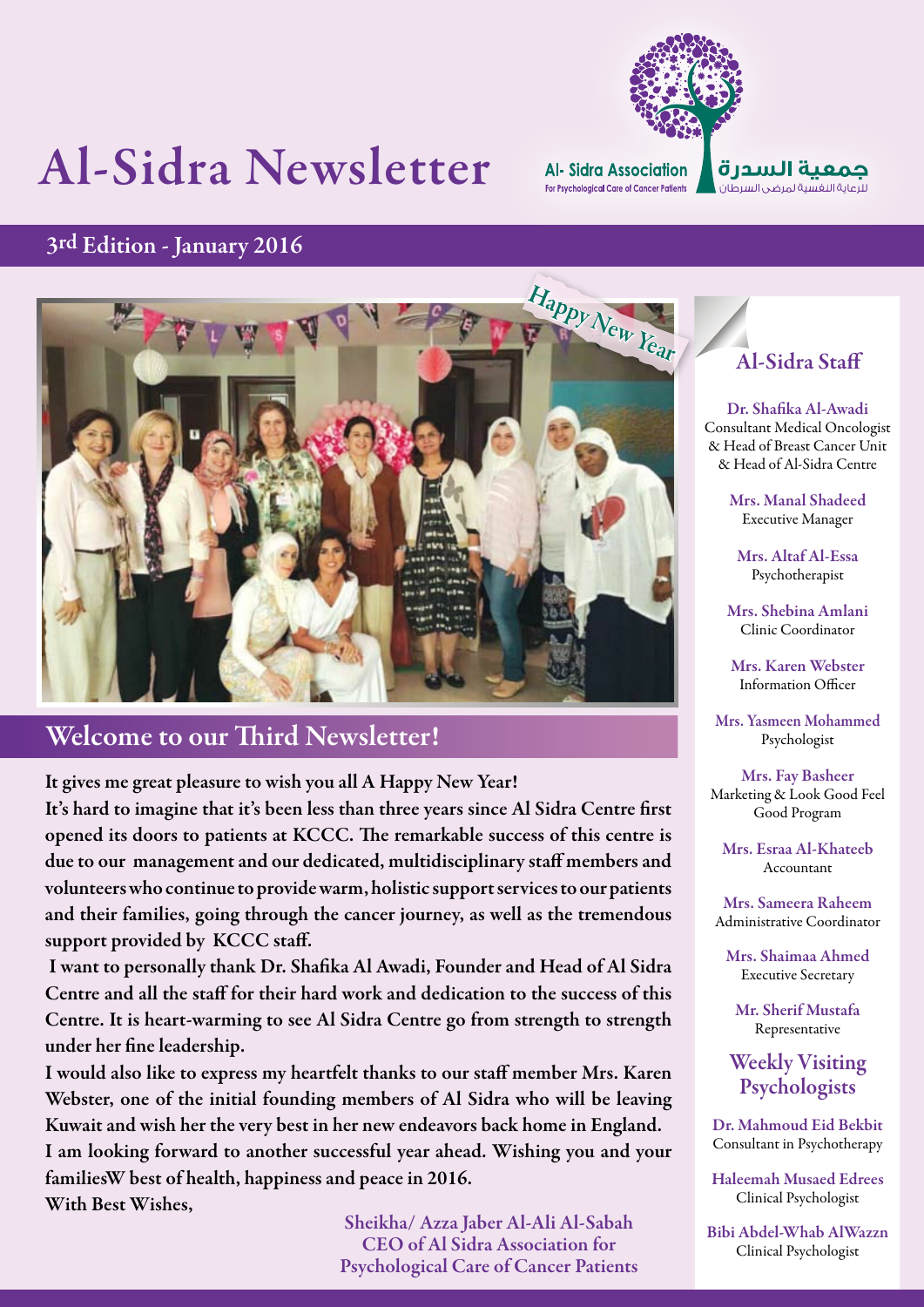## Al-Sidra Volunteers



Huda Al-Ajeel

#### - What made you want to become a volunteer?

I was working as a social worker and caregiver for a long time. So when I retired from my job I felt I still wanted to help others in need in my spare time.

- Why did you choose the Al Sidra Centre?

My previous experience was working with patients as a care giver child life specialist in Ibn Sina - Hospital. Regarding Al-Sidra I was asked to join by Mrs. Altaf Al Essa.

- How long have you been volunteering?

Almost 2 years.

- What do you enjoy most about it?

I enjoy being in touch with different age groups of patients helping with positive thinking and I also love the working team ,they are very active and sincere.

- What advice would you give anyone thinking about volunteering?

I would encourage them to volunteer and tell them how satisfying and fulfilling it is to help others.

- What have you learnt from your volunteering experience in Al Sidra Centre? The most important lesson I have learnt it to appreciate your health.

#### - What made you want to become a volunteer?

Having arrived in Kuwait over a year ago I wished to continue nursing, instead I found myself volunteering at Al Sidra . I believe that I make a difference with the patients I meet. Through a smile, a hug, or a listening ear it gives a loving touch to people going through the hardest times of their lives. I like to give to others it gives me great satisfaction.

- Why did you choose the Al Sidra Centre?

A friend invited me to al Sidra for an orientation group for possible volunteering in the Centre . I felt right away that I wanted to be there and give patients hope in there journey.

- How long have you been volunteering?

For one and a half years. I am so happy to have this opportunity I feel I will gain life experiences that I will never forget.

- What do you enjoy most about it?

I love seeing the patients get well and strong, and return to their jobs and their lives. I enjoy the gratitude they express whilst on the journey with all staff and volunteers at the Centre.

- What advice would you give anyone thinking about volunteering?

Volunteering is something which is very satisfying allowing me to act in a way that is consistent with my principles. Also it changes your life from being purely self-centered to be something with meaning to others .

#### - What have you learnt from your volunteering experience in Al Sidra Centre?

That I am reminded that we are all in this together and we need to remember to support each other. It continuously teaches me something new about people, about compassion, and about myself . Life has so much to offer if we remember to look beyond ourselves.



Soad Al-Manee

#### - What made you want to become a volunteer?

The main motivation for volunteering is the desire to gain reward without material gain. God will see the good you are doing, and you get a sense of satisfaction, happiness and fulfilment doing this role. - Why did you choose the Al Sidra Centre?

Because it embodies my past experience serving patients with psychological and emotional support. Also taking a holistic approach in all aspects of the patient's needs.

- How long have you been volunteering?

Since May 2014.

- What do you enjoy most about it?

I enjoy seeing the impact it has on patients and their families. I love to see the team spirit of the Centre, and its positive effect on the patients.

#### - What advice would you give anyone thinking about volunteering?

It is valuable to serve the patient and their family, and feel happiness, satisfaction and self-esteem when you are doing this wonderful work. In this work don't think about yourself, you enjoy giving to others. - What have you learnt from your volunteering experience in Al Sidra Centre?

I have learnt a lot and I am still learning every day. The most important thing I have discovered is to be aware of oneself and maintaining a healthy lifestyle.

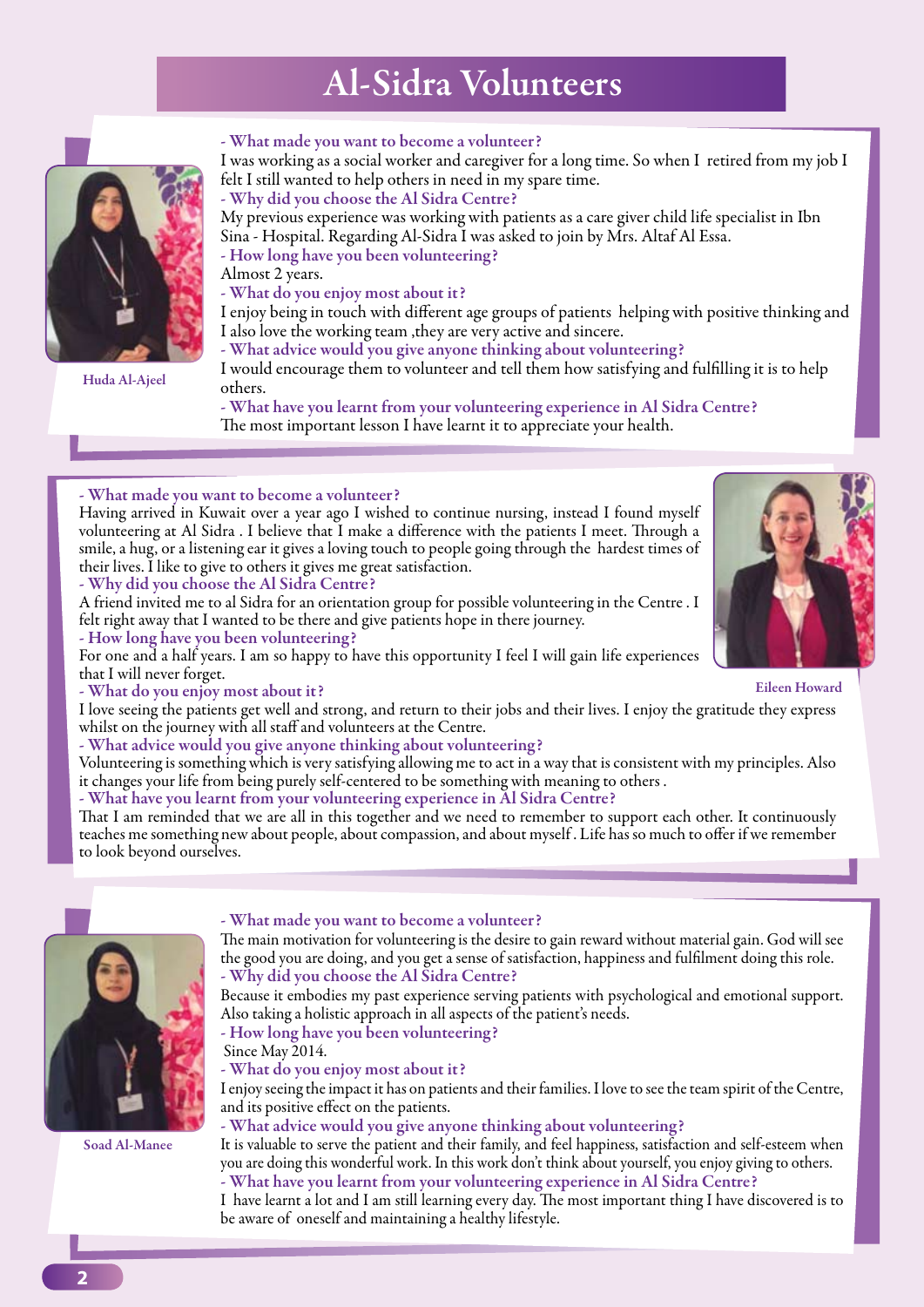### Al-Sidra In The Pink Health Day

The Al Sidra Centre launched its October Breast Cancer Awareness month activities with an "In The Pink Health Day" on Wednesday, October 7th 2015. This event was designed to challenge peoples understanding of predisposing risk factors of cancer. The aim was to educate patients, colleagues, and the general public, and improve their knowledge about cancer.

Our focus was to inform people about how healthy eating, stress, obesity and lifestyle can all impact on the risk of getting cancer. The event was attended by patients, staff, and Dr. Ahmed Al-Awadhi (Director of KCCC). Six Senses Spa offered free neck and shoulders massages and painted patients nails in a lovely pink color to match the decorations in the centre! This activity was organized to display how stress could be managed, and patients really enjoyed getting a mini massages.

Also present and offering the most amazing healthy foods were Swiss Belhotel Plaza Kuwait, Prime Bites and organic juices from Mr. Fahad Sultan and Mrs. Khaledah Al-Essa and supported the event.

All these companies helped and supported the event as a part of their corporate social responsibility.

We expected 50 - 60 people to come however 200 people attended the event.The atmosphere was buzzing with joy and excitement.

The feedback was very positive. Everyone had fun while learning about healthy living. Dr. Ahmed Al-Awadhi thanked all the staff of Al Sidra for their professionalism and for working really hard along side the KCCC staff, and said how Al Sidra was making a big difference.



Patients and staff of KCCC Pink Nails for Patients



Dr. Ahmed Al-Awadhi-KCCC Director



Sixth Senses Spa Massage Sessions



Lovely food from Swiss Belhotel Plaza

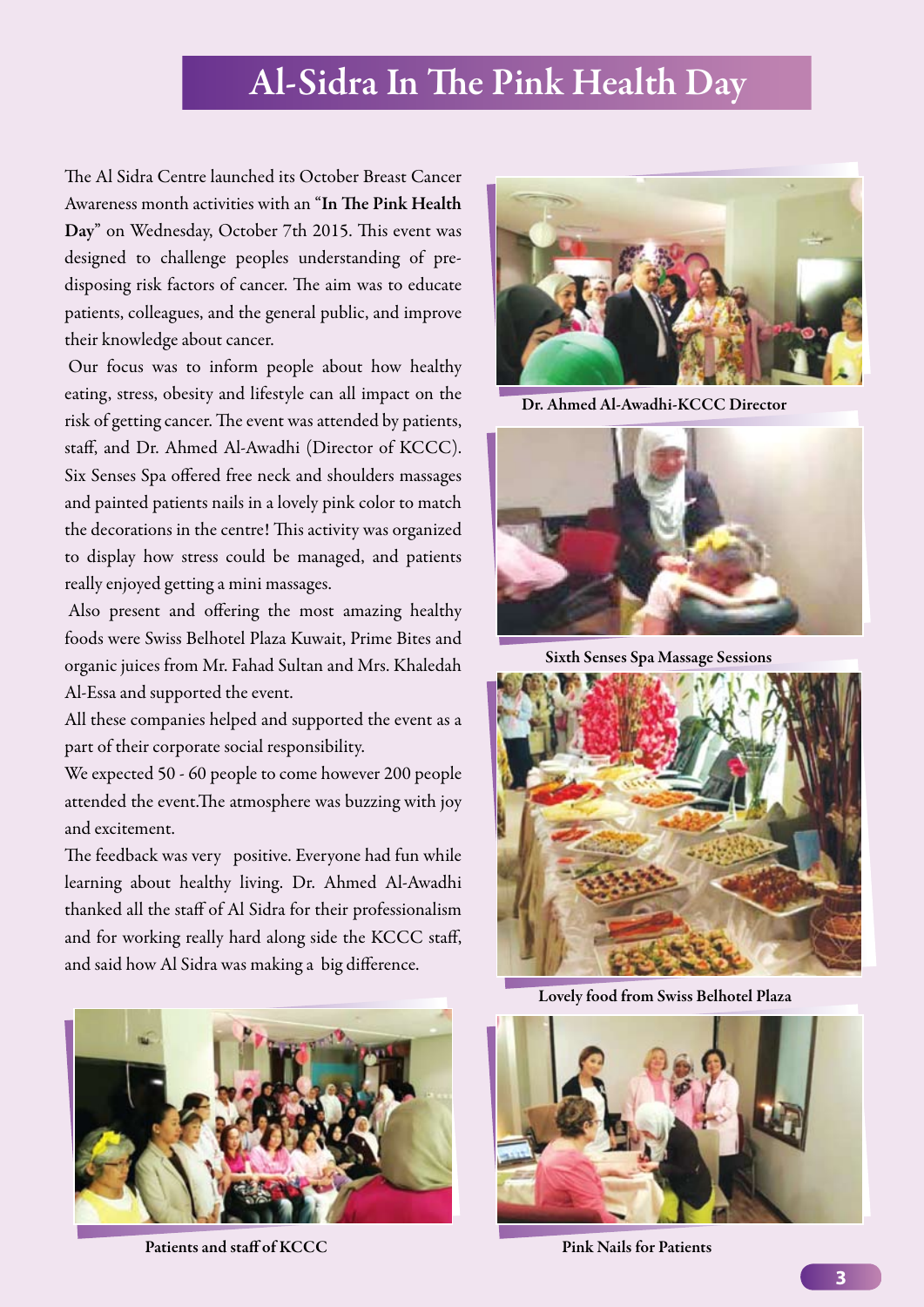### Al-Sidra Breast Cancer Awareness Day

Despite the torrential down pour of rain, thunder and lightning on Wednesday October 28th, nothing could keep people from attending the second annual Breast Cancer Awareness Day organized by Al Sidra Association for Psychological Care of Cancer Patients under the patronage of Sheikha/ Azza Jaber Al-Ali Al-Sabah. Over 300 people attended the well-organized, informationpacked event held in Al Hashemi Grand Ballroom of Radisson Blu. The key message that Dr. Shafika Al Awadi Founder and Head of Al Sidra wanted participants to take away from this day was "Early Detection Saves Lives". The event featured three inspirational speakers Dr. Rosol Bourisli, a Consultant Psychiatrist who spoke about Effects of Stress on Cancer, Dr. Rania Al Azmi, founder of the "Survive and Thrive Initiative" and Mona Ja'affar, a Cancer Survivor who spoke about her courageous journey through cancer. Then Dr. faisal Al-Turkait - Breast oncologist at KCCC- moderate the discussion between the lecturers and the audience. The event honored survivors, carers, volunteers and supporters of this cause There were a variety of information booths in the foyer from various departments of Kuwait Cancer Control Center and Palliative Care Center and many other community cancer support organizations who provided valuable information for the public. In the heart of the foyer, for a second year was the incredible art exhibition by the talented members of the Makulay Pilipino Artists Guild of Kuwait. The event was a tremendous success and even bigger than the previous year.

In some written feedback received from one cancer survivor attending the event:

"Awareness Day for me spoke volumes about cancer being everyone's business. The message relayed at this event by Al Sidra Family to the Kuwait community was inspiring and tried to reach out to all strata of society with so many guests and booths participating. Through the speakers we heard the much needed reminder that early detection saves lives and valuable information was shared during that day about modifiable lifestyle factors including increasing physical activity, eating a healthy diet, regular check-ups and reducing stress and chemical exposure.



Sheikha/ Azzah Al-Sabah



Display and Art Exhibition in the foyer



VIPs attending Awareness Day

Al Sidra's Awareness event showed us that together we can make a difference every day in the lives of people touched by cancer and rekindled the hope that one day the fight against breast cancer will end." ---S. G. Cancer Survivor, Al Sidra Client

We look forward to making Breast Cancer Awareness Month even bigger and better next year!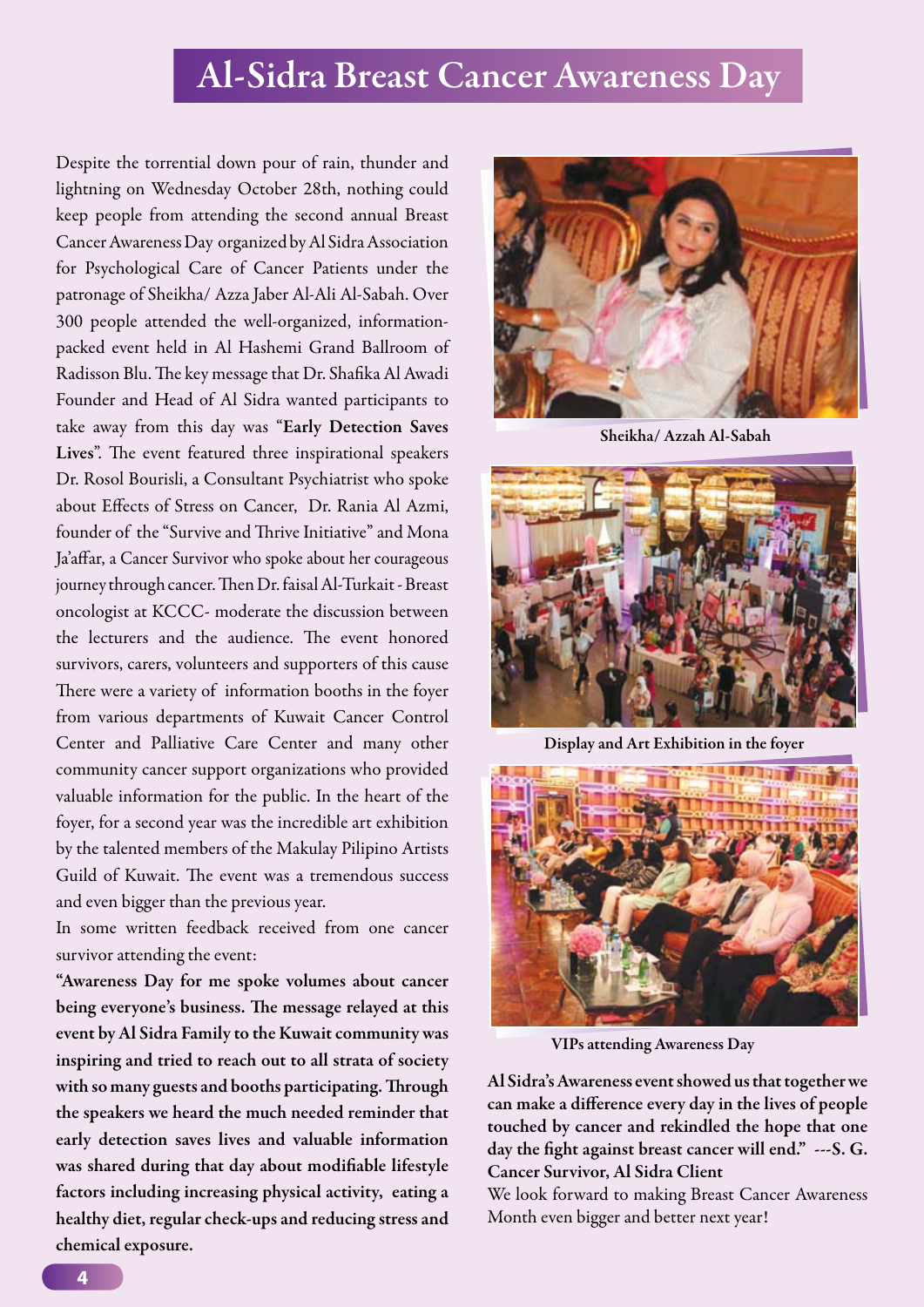## Early Detection Saves Lives



Talk by Dr. Rosol Bourisli



Full Audience



Talk by Ms. Mona Jaffer



Mrs. Altaf Al-Essa & Mrs. Shebina Amlani Talk by Dr. Rania Azmi





Students from Indian Community School in Kuwait



Art exhibition by Makulay Filipino Artists Guild of Kuwait